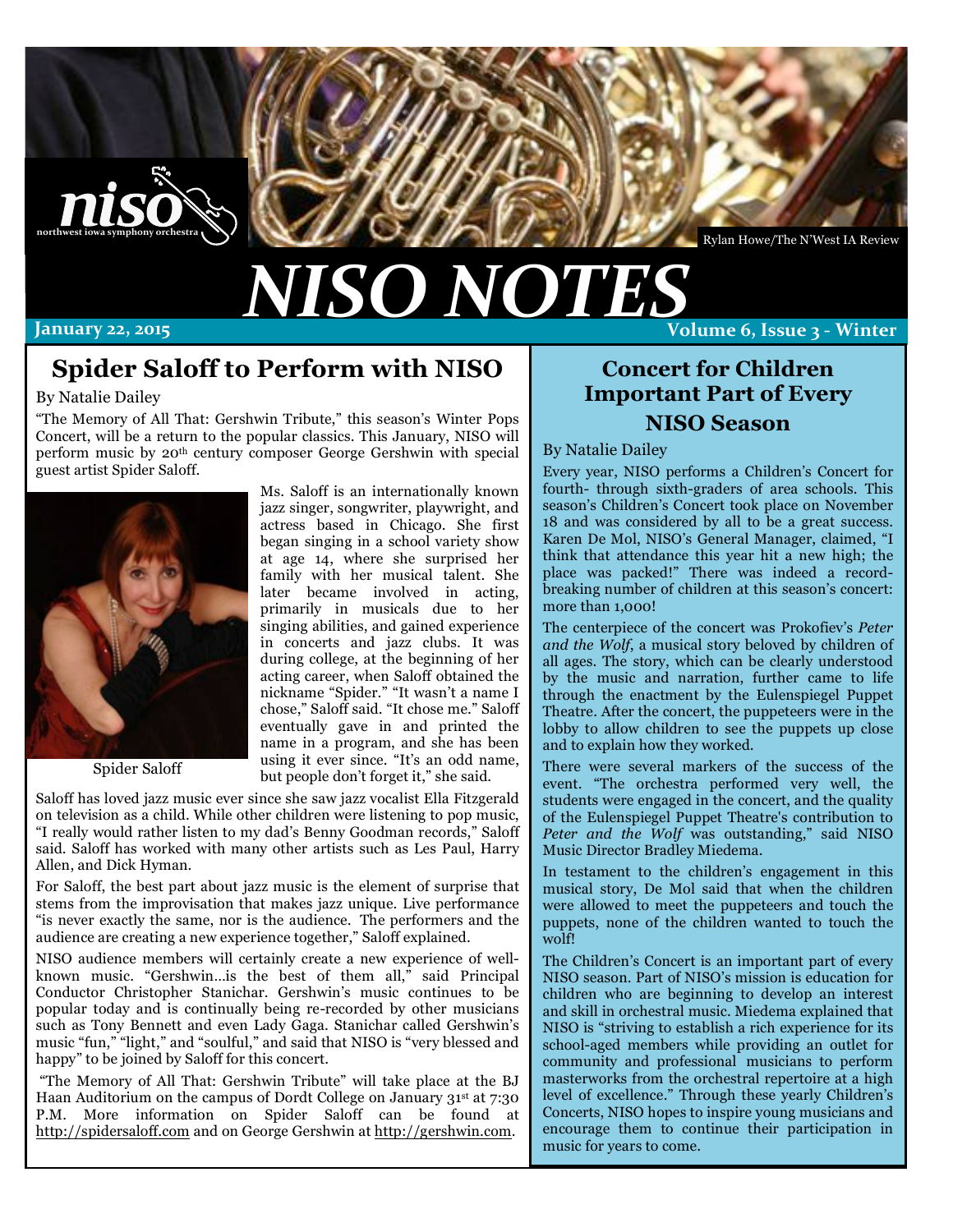# **NISO's Celebrity Conductor Fundraiser**

#### By Shirley Matheis

NISO's fourth Celebrity Conductor Fundraiser will be held on January 31, 2015 in connection with the Winter Pops Concert. Prominent individuals have been invited to vie for the honor of conducting an orchestral selection that evening. They are vigorously garnering support from family and friends by soliciting donations for NISO. Each dollar donated will constitute one vote. The winning candidate will demonstrate his skill after the intermission.

**Jason Alons** (Orange City) is a native-born Iowan who moved back to Northwest Iowa this summer. He is the principal and  $7<sup>th</sup>$  grade Bible teacher at Orange City Christian School. He and his wife, Michelle, have three young daughters. Music runs deep in his family, with talented relatives including a grandfather who was an accomplished yodeler, a father who sang in several music groups, and a sister who sings in the Houston Grand Opera. Jason's greatest contribution to music is in creating parodies of songs. He is notorious for making up songs while playing games or in the classroom to help students through daily tasks. One of his favorites--one sure to get a groan from the students--is "the hand it up song" when asking for assignments to be passed forward. In high school Jason played the baritone and the tuba. He suffered through one season as the marching band drum major. When remembering his tenure as marching band leader, he recalls, "At least I could keep the beat." He hopes that experience will give him the skills he needs to be a top notch celebrity conductor.





**King Hickman** (Sheldon) grew up in Sheldon, Iowa, attended Northwestern College, and is a graduate of Iowa State University's College of Veterinary Medicine. He is a founding partner of GPS Dairy Consulting, LLC, and has been working in the dairy industry since 1989. He often serves as a guest lecturer for Iowa State University and the University of Minnesota Veterinary Production Medicine Programs. King participated in band and choir throughout high school and college, and has had a lifelong love of the theatre. For twenty years, he has served as president of the board of directors of Off, Off Broadway, Inc., where he has directed, acted, and sung in too many plays and musicals to count. He is also active in the Sheldon Community Theatre organization and sings with the Circuit Riders, a gospel quartet that performs frequently throughout the region. King passed his love of music to his four children, three of whom are studying music composition, music performance, and music education in college, while the fourth is a middle school honor band and choir member. The whole

family, including his wife, Kecia, sometimes make up the entire praise team at their church, playing guitar, bass guitar, drums, piano, and saxophone. Although he conducted an inept boys band as Professor Harold Hill in *The Music Man*, King has never had the opportunity of conducting a real orchestra. He pleads for your vote so he can add that role to his resume.

**Matt Nice** (Sioux Center) grew up on a farm in Allen, Nebraska, until the age of 10. Shortly thereafter, living in South Sioux City, he discovered golf, which he played while attending Briar Cliff College. He was fortunate to have an awesome PGA Professional as a mentor. Matt's hobby turned into a passion and then a career, which began in Sioux City, and then took him and his wife to Davenport, Iowa, for seven years. Matt's determination never to return to Northwest Iowa changed when he heard about The Ridge in Sioux Center, with the exciting possibility of being their resident golf pro and living closer to family. Since 2008, he and his family have greatly appreciated Sioux Center and the quality of life it offers. Into high school, Matt played saxophone and greatly appreciates the art of music and those with the talents to perform. Matt is pleased to be helping to raise funds for NISO and contributing to a fun and exciting evening. He'd love to demonstrate his own talent for conducting!





**Greg Westra** (Rock Valley) was born and raised in Rock Valley, went to college all the way over in Orange City, and graduated from NWC in 1989 with an Economics degree. In 1997, Greg co-founded Premier Bank in Rock Valley and Doon and currently serves as Executive VP. A long history of church and civic organizations have been a staple in Greg's diet of clean Northwest Iowa living, along with his wife, Beth, whom he met at the age of 14 at the Sioux County Youth Fair. He has three children - a married daughter and two sons currently attending college. At an early age, Greg began buying and selling antiques as a hobby. This past summer, he opened the Rock Valley Museum in the historic Pember Drug building on Rock Valley's main street. It showcases many items that he has accumulated over the years which have historical importance to Rock Valley. Greg's love for music and theatre began as a contract actor at Lake Okoboji, acting in children's plays during the summers of his high school and college years. He gives high accolades to his two high school band

instructors, Charles Dibley and Kenneth Sabers, who were able to instill such high standards at such an impressionable age. Greg brings some conducting experience into this NISO event as he was the drum major for the RVHS marching band his senior year and brought his troupe of marching Rockets through the Tulip Festival in 1985. So, - Bring it!

### Northwest Iowa Symphony Orchestra 498 $4^{th}$  Ave NE Sioux Center, IA 51250

712.722.6230 - niso@dordt.edu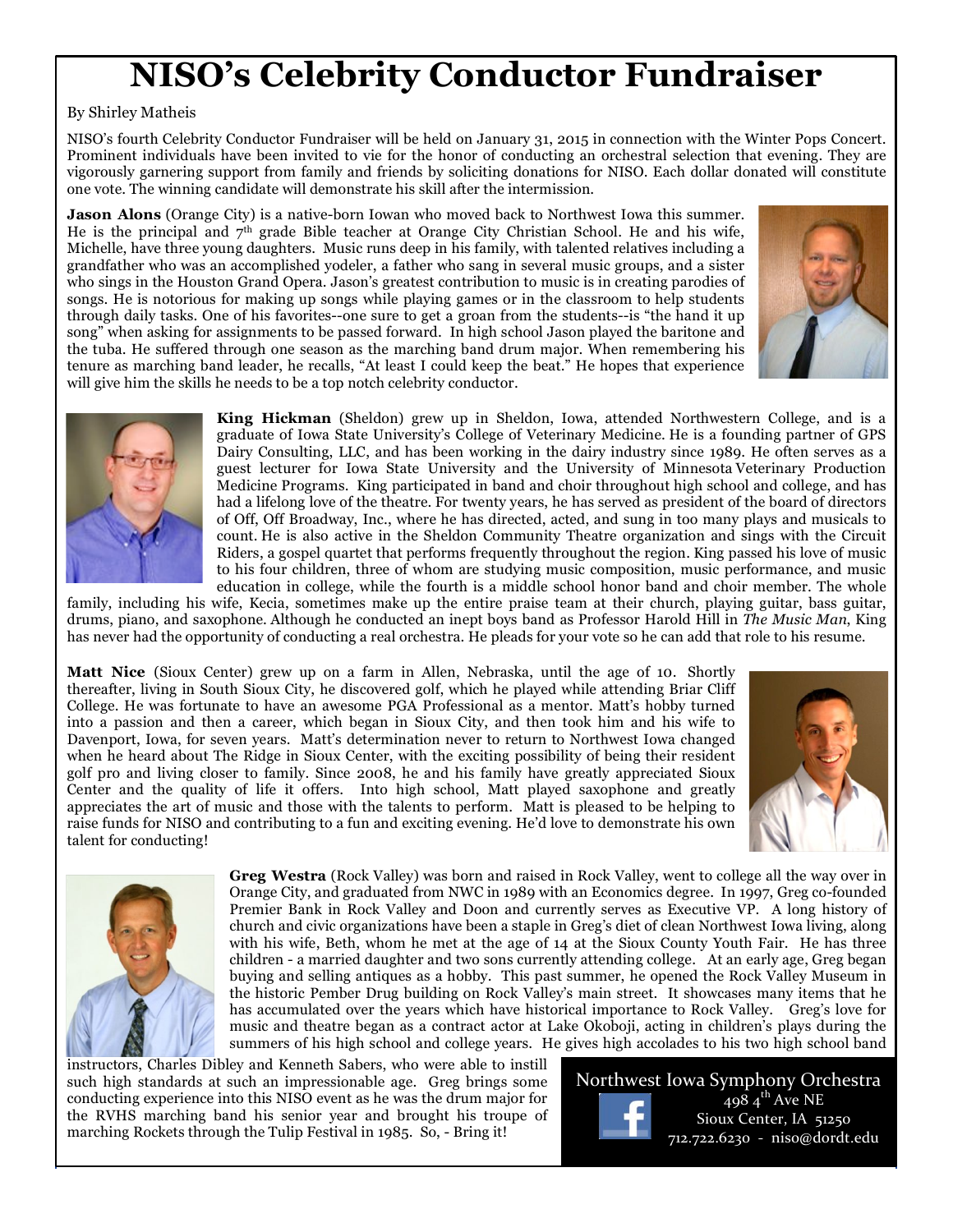